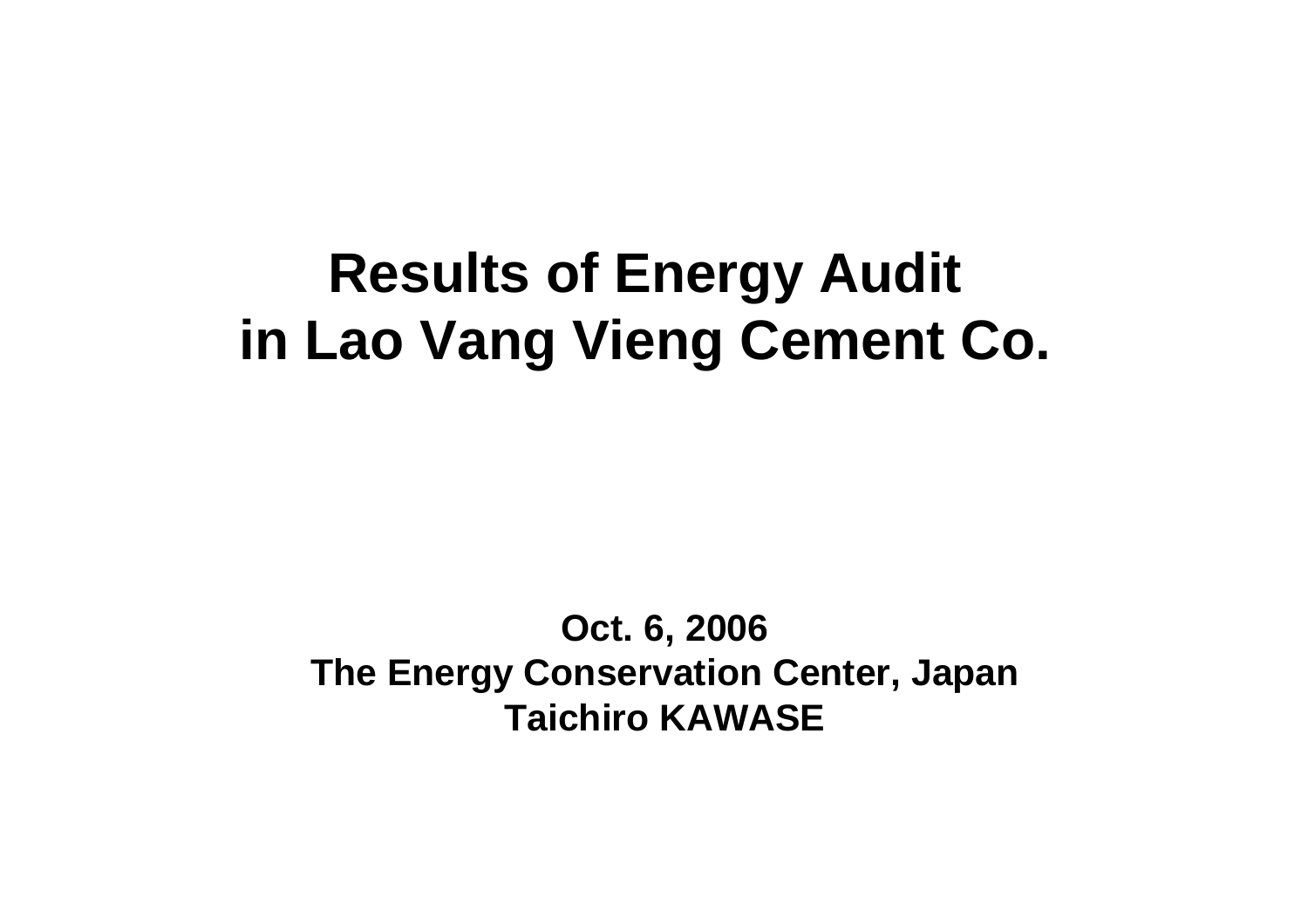### **Data collection for Taking a Heat Balance of Cement Kilns**

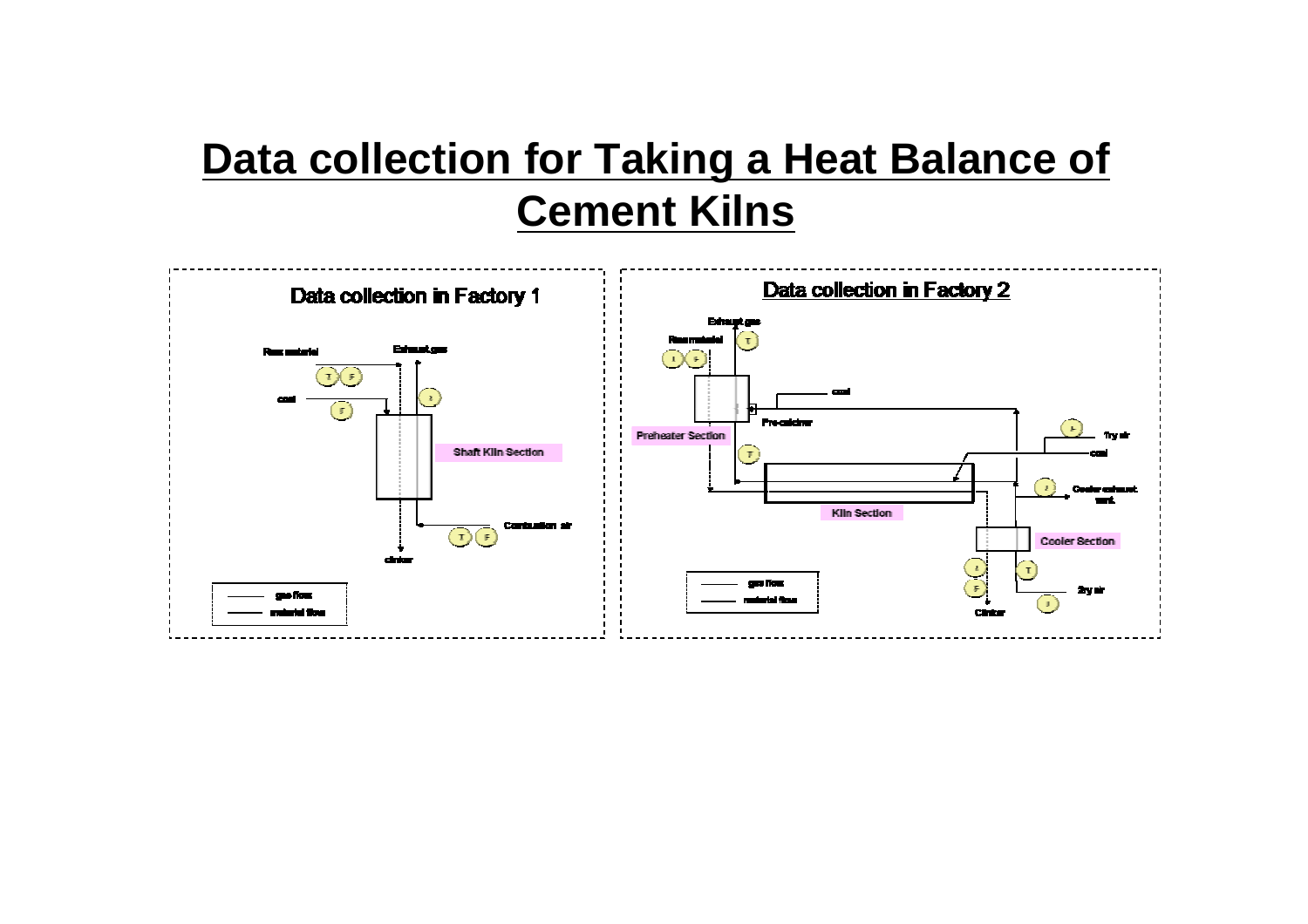### **Major Data Collected**

| <b>Item</b>                                   | unit                       | <b>Factory 1</b> | <b>Factory 2</b> |
|-----------------------------------------------|----------------------------|------------------|------------------|
| <b>Kiln type</b>                              |                            | shaft            | <b>NSP</b>       |
| Dry raw material (dry RM)                     | t/d                        | 370              | 1200             |
| Water content in wet raw<br>material          | $wt\%$ on wet<br><b>RM</b> | 14               | $\boldsymbol{0}$ |
| <b>Clinker</b>                                | t/d                        | 230              | 780              |
| <b>Coal rate</b>                              | t/d                        | 44               | 122              |
| Low heat value of coal                        | kcal/kg                    | 5600             | 5600             |
| Exhaust gas temp at kiln or<br>preheater exit | degC                       | 200              | 320              |
| <b>Vent gas fraction in cooler</b>            | $\frac{0}{0}$              |                  | 10               |
| O <sub>2</sub> in exhaust gas                 | $vol\%$                    | 5                | 10               |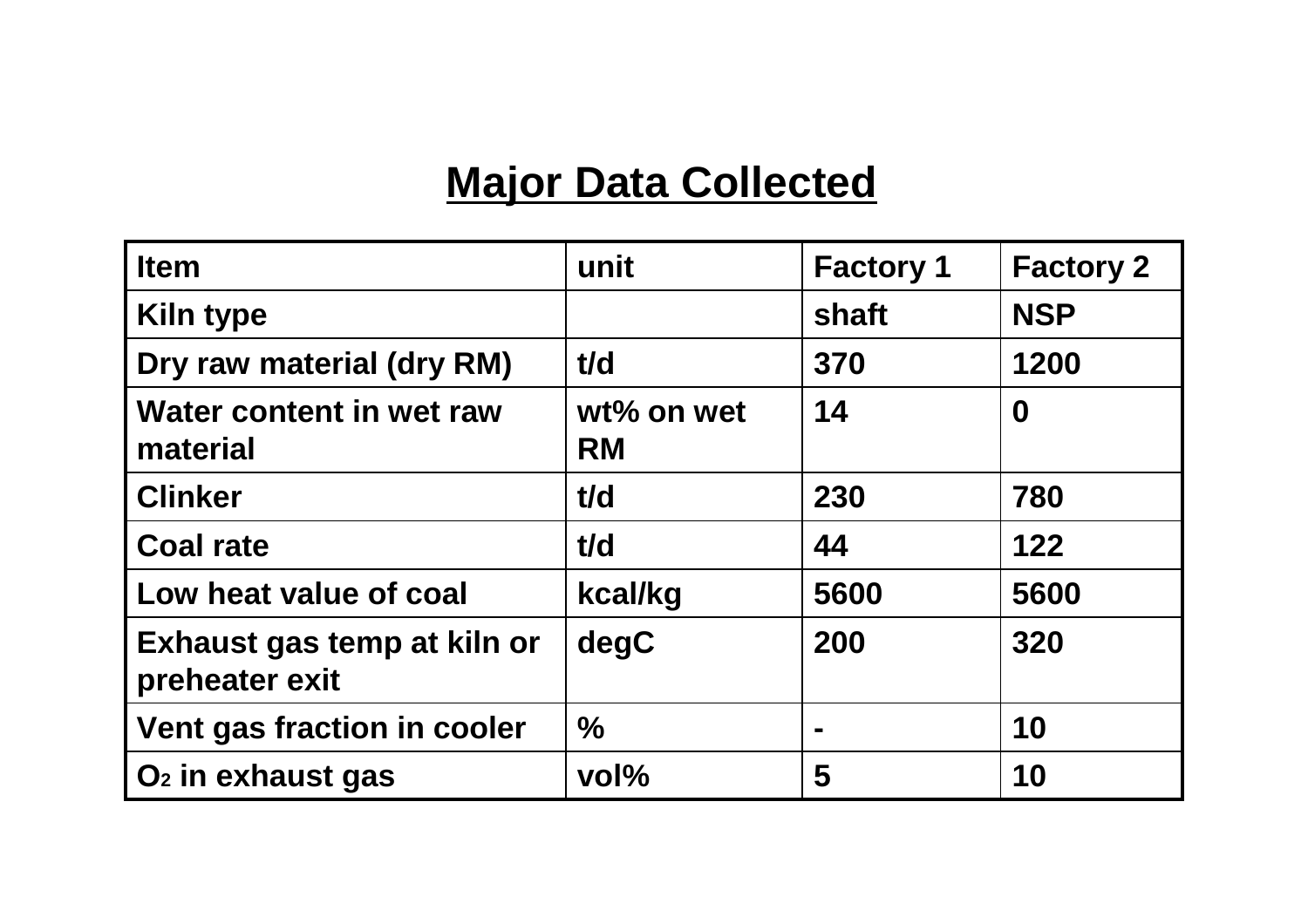## **Heat Balance Table of Factory 1 (Shaft Kiln)**

| <b>Heat Input</b>                                         |             | <b>Heat Output</b>                                |          |
|-----------------------------------------------------------|-------------|---------------------------------------------------|----------|
| Heat of combustion of fuel                                | 1067.5      | <b>Heat for clinkering</b>                        | 470.0    |
| Sensible heat of fuel                                     | $\bf{0}$    | Sensible heat of clinker at cooler exit           | 16.3     |
| Sensible heat of wet raw material                         | $\mathbf 0$ | Sensible heat of cooler exhaust vent              | $\bf{0}$ |
| Sensible heat of combustion air                           | $\mathbf 0$ | Heat for evaporating water in raw<br>material     | 141.5    |
|                                                           |             | Sensible heat of kiln or preheater<br>exhaust gas | 107.1    |
|                                                           |             | Radiation heat on kiln surface                    | 7.8      |
|                                                           |             | <b>Radiation heat on preheater surface</b>        | $\bf{0}$ |
|                                                           |             | <b>Radiation heat on cooler surface</b>           | $\bf{0}$ |
|                                                           |             | Unaccountable heat losses                         | 324.8    |
| Input total                                               | 1067.5      | <b>Output total</b>                               | 1067.5   |
| Base of temperature : ambient air temperature             |             |                                                   |          |
| Base of heat amount : kcal per kg of clinker (kcal/kg-cl) |             |                                                   |          |
| Clinker cooler: internal cooler                           |             |                                                   |          |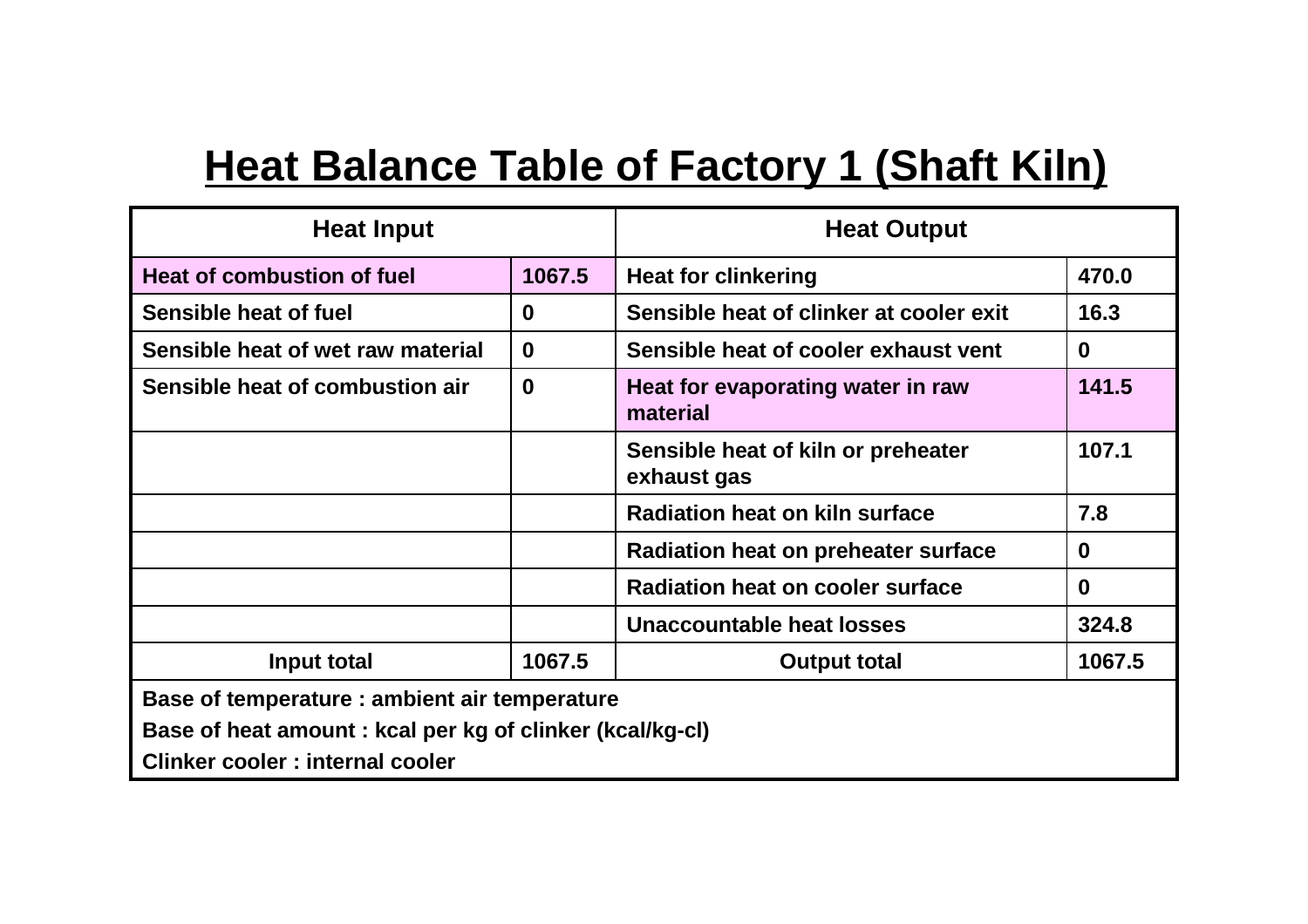## **Heat Balance Table of Factory 2 (NSP Kiln)**

| <b>Heat Input</b>                                         |             | <b>Heat Output</b>                                |          |
|-----------------------------------------------------------|-------------|---------------------------------------------------|----------|
| Heat of combustion of fuel                                | 873.8       | <b>Heat for clinkering</b>                        | 470.0    |
| Sensible heat of fuel                                     | $\bf{0}$    | Sensible heat of clinker at cooler exit           | 19.2     |
| Sensible heat of wet raw material                         | $\bf{0}$    | Sensible heat of cooler exhaust vent              | $\bf{0}$ |
| Sensible heat of combustion air                           | $\mathbf 0$ | Heat for evaporating water in raw<br>material     | $\bf{0}$ |
|                                                           |             | Sensible heat of kiln or preheater<br>exhaust gas | 179.0    |
|                                                           |             | Sencible heat of cooler vent gas                  | 5.0      |
|                                                           |             | Radiation heat on kiln surface                    | 30.4     |
|                                                           |             | <b>Radiation heat on preheater surface</b>        | 8.0      |
|                                                           |             | <b>Radiation heat on cooler surface</b>           | 4.0      |
|                                                           |             | Unaccountable heat losses                         | 158.2    |
| Input total                                               | 873.8       | <b>Output total</b>                               | 873.8    |
| Base of temperature : ambient air temperature             |             |                                                   |          |
| Base of heat amount : kcal per kg of clinker (kcal/kg-cl) |             |                                                   |          |
| Clinker cooler : grate cooler                             |             |                                                   |          |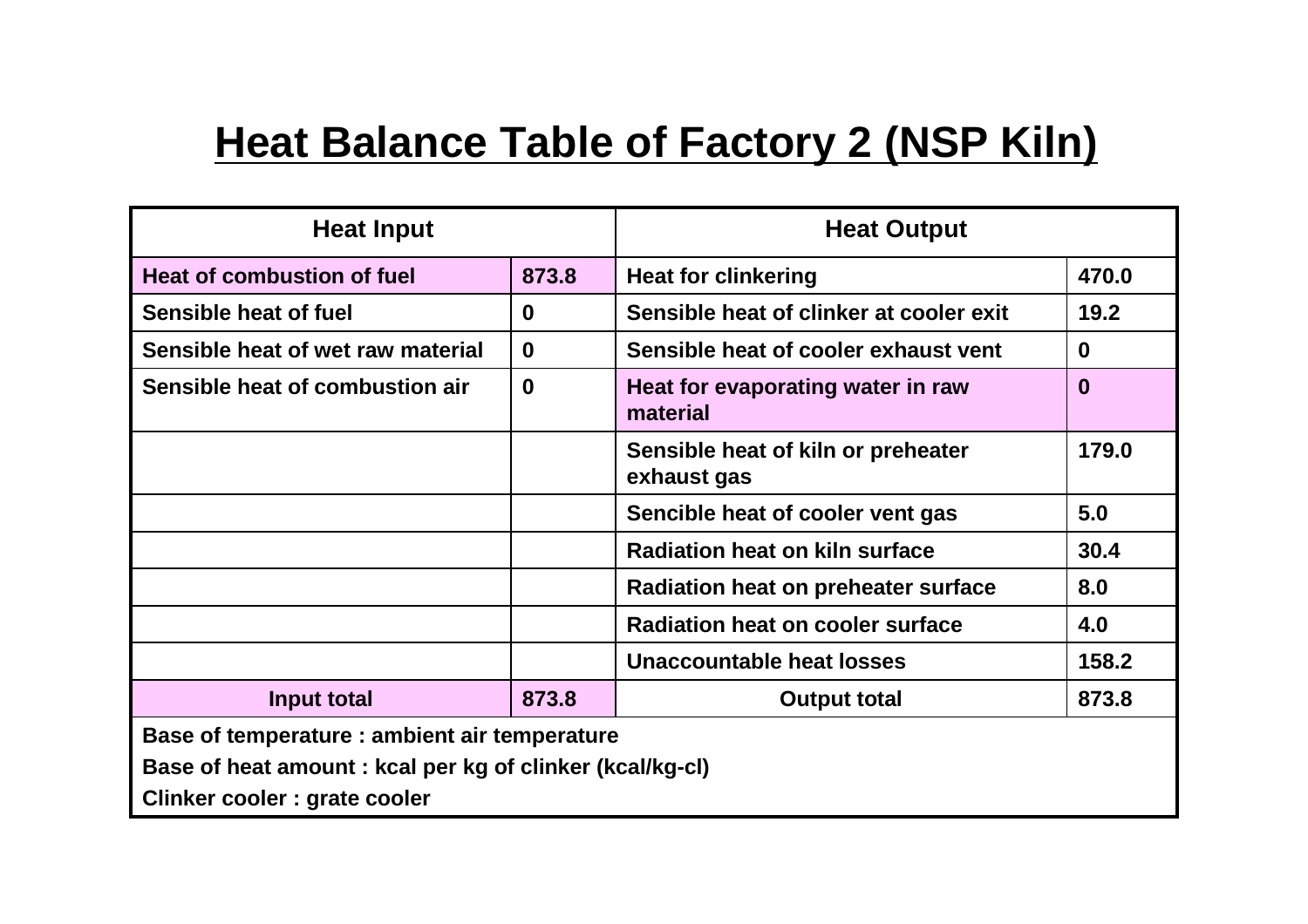### **Estimation of Maximum Production Capacity**

|                                            | <b>Factory 1</b> | <b>Factory 2</b> |
|--------------------------------------------|------------------|------------------|
| <b>Kiln type</b>                           | <b>Shaft</b>     | <b>NSP</b>       |
| Gas rate in Lao (m <sup>3</sup> N/kg-cl)   | 1.86             | 1.74             |
| <b>Design capacity (t-cl/d)</b>            | 200              | 700              |
| <b>Actual capacity (t-cl/d)</b>            | 230              | 780              |
| @2006.10.3                                 |                  |                  |
| <b>Estmated max capacity (t-cl/d)</b>      | 259              | 1005             |
| Gas rate in Japan (m <sup>3</sup> N/kg-cl) | 1.65             | 1.35             |

Note : This is a trial calculation where many data are assumed. The result should be a reference before a detail study.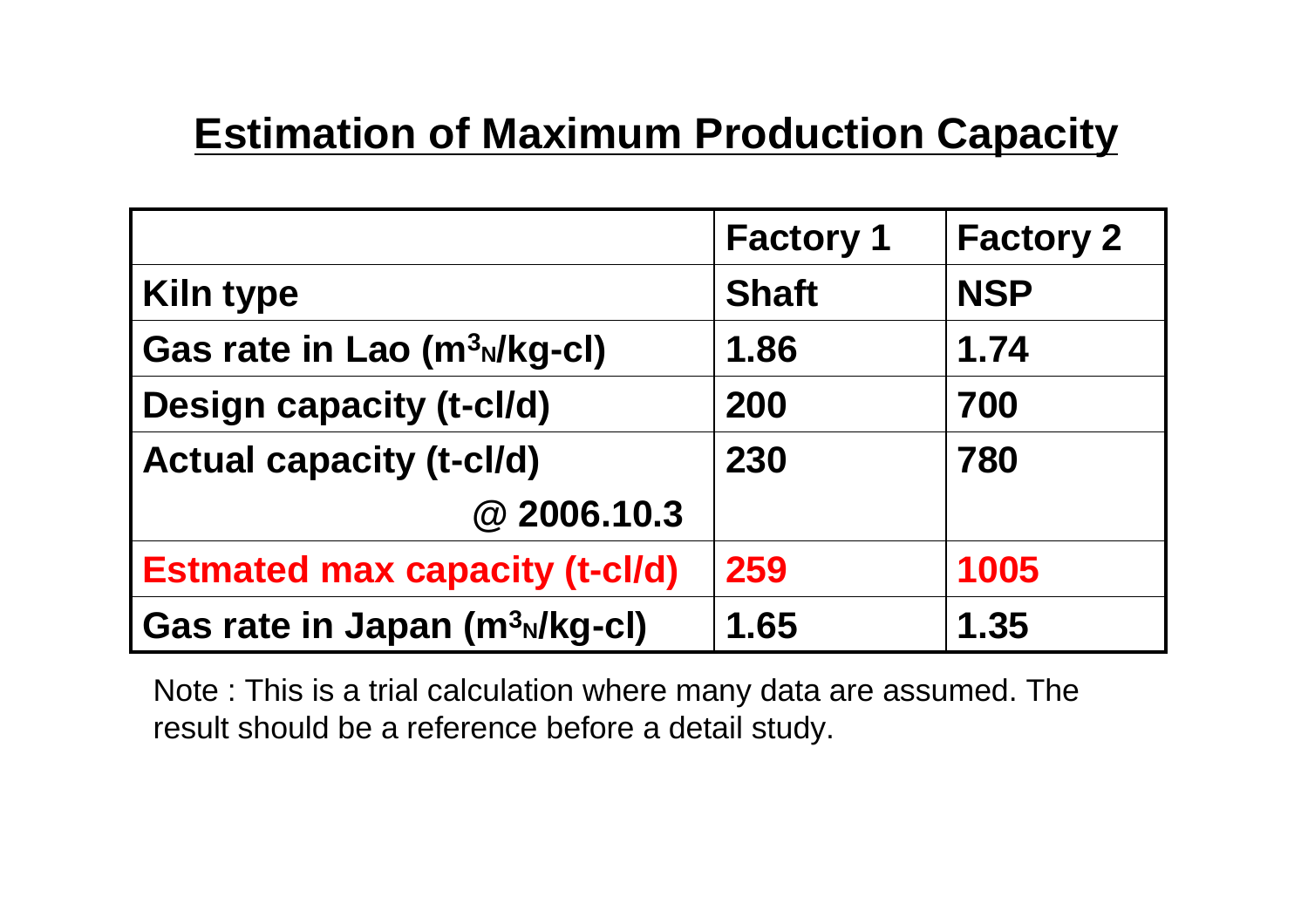## **Recommendations to Lao Vang Vieng Cement**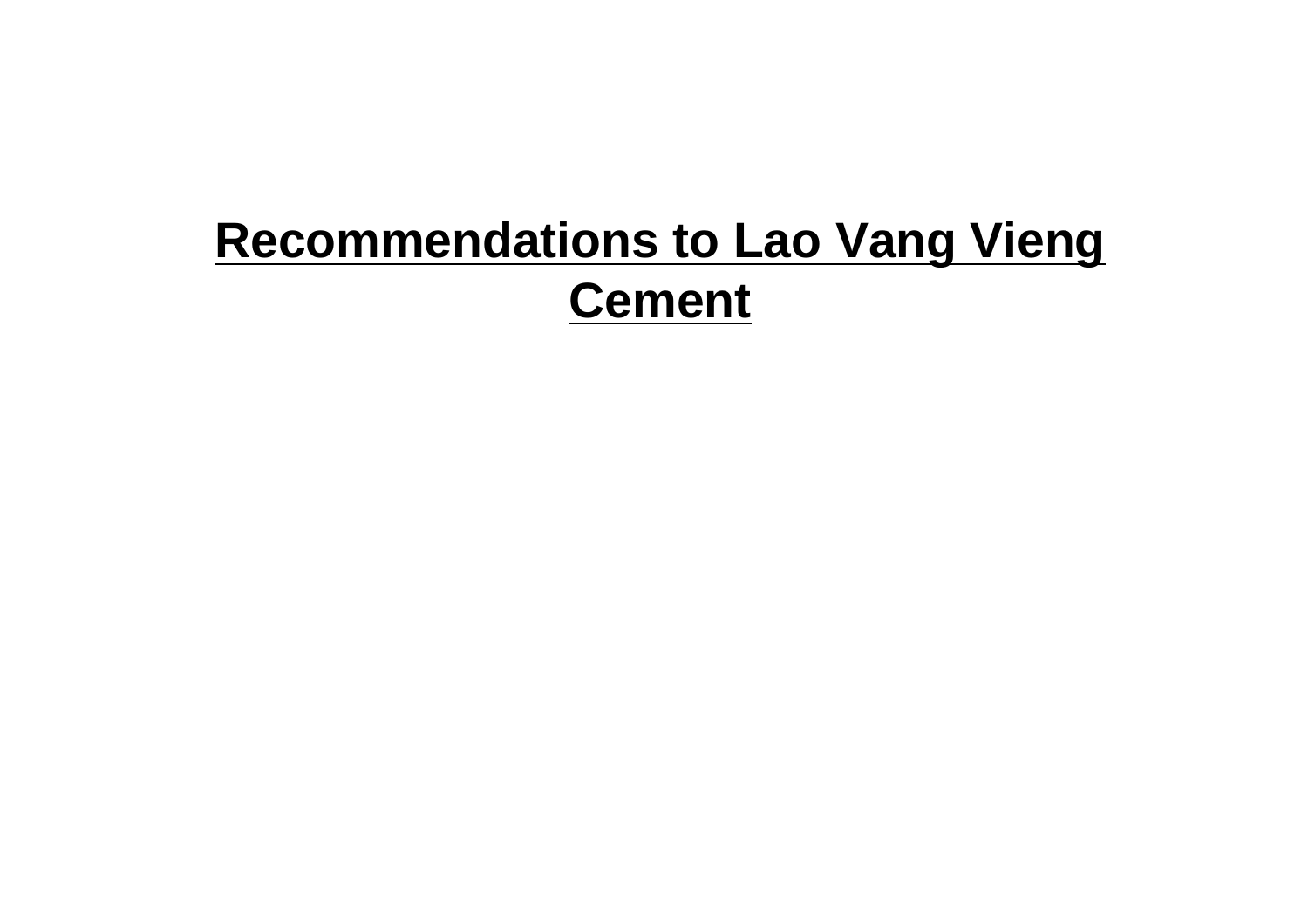### **Energy Management System**

| <b>Aspect</b>          |                       | <b>Major Activity</b>                                         |
|------------------------|-----------------------|---------------------------------------------------------------|
| Organization           | <b>Accountability</b> | <b>Employee education (awareness)</b>                         |
|                        | Organization          | <b>EE&amp;C promotion committee</b>                           |
|                        |                       | <b>Appoint an energy manager</b>                              |
| <b>Monitoring</b>      | <b>Monitoring</b>     | Data recording & sharing by all<br>employees                  |
|                        | <b>Targeting</b>      | <b>Specific energy consumption (SEC)</b>                      |
|                        |                       | Key efficiency parameters (O2%)                               |
| <b>Technology</b>      |                       | <b>Technical review (energy audit)</b>                        |
| <b>Operation &amp;</b> | <b>House keeping</b>  | <b>Product yield (avoid off-spec product)</b>                 |
| maintenance<br>(O&M)   |                       | <b>Preventive maintenance (avoid</b><br>unscheduled shutdown) |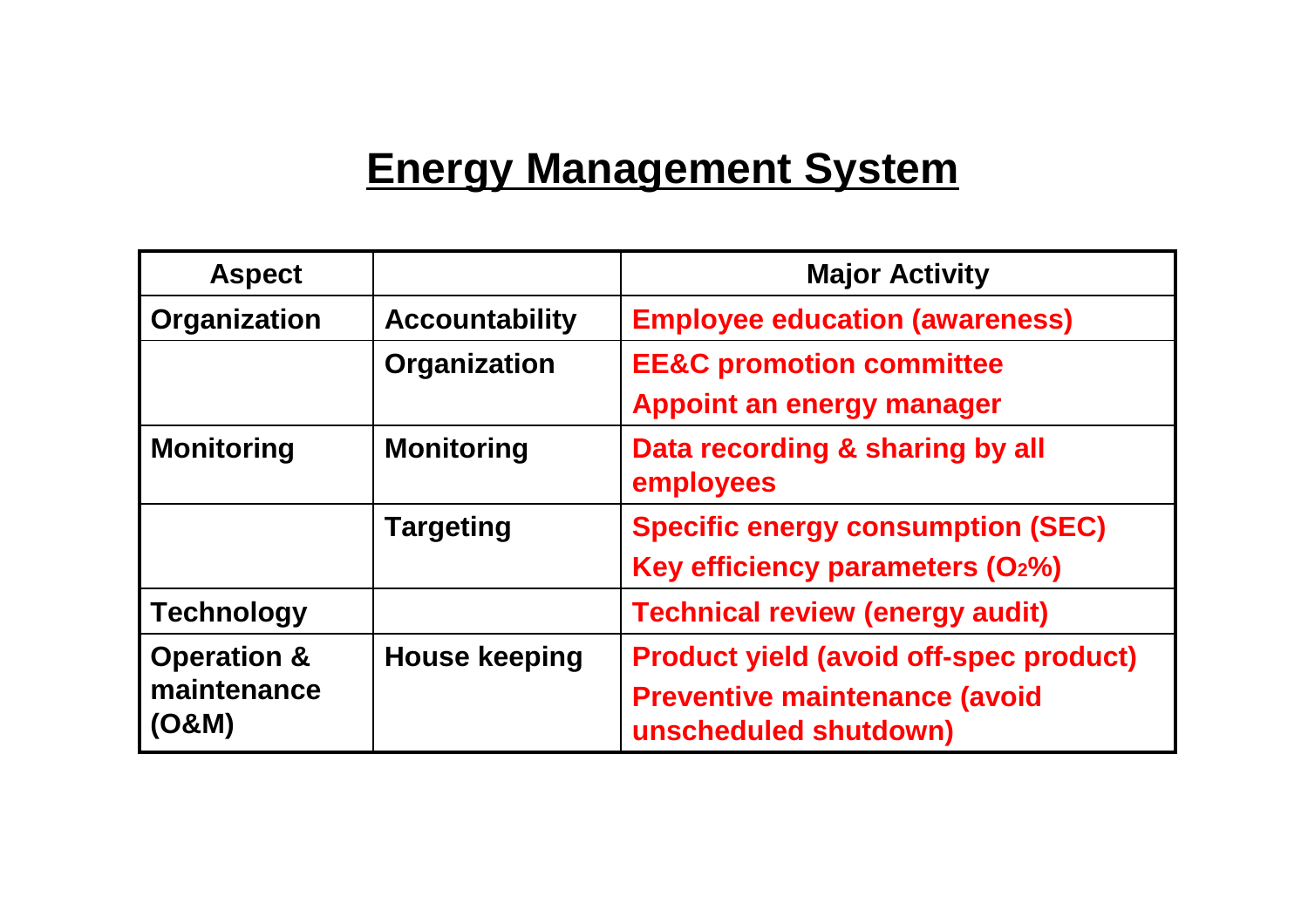### **Monitoring of SEC & Key Variables**

| <b>Section</b>                   | <b>Monitored Item</b>                                                          | Unit                |
|----------------------------------|--------------------------------------------------------------------------------|---------------------|
| <b>Raw Mill</b>                  | <b>SEC = Electric Power / Raw</b><br><b>Material Charge</b>                    | (kWh/kg-raw mat'l)  |
| <b>Clinker</b><br><b>Burning</b> | <b>SEC = Fuel / Clinker production</b><br>O <sub>2</sub> % of Kiln Exhaust Gas | (kcal/kg-cl)<br>(%) |
| <b>Cement Mill</b>               | <b>SEC = Electric Power / Cement</b><br><b>Production</b>                      | (kWh/kg-cement)     |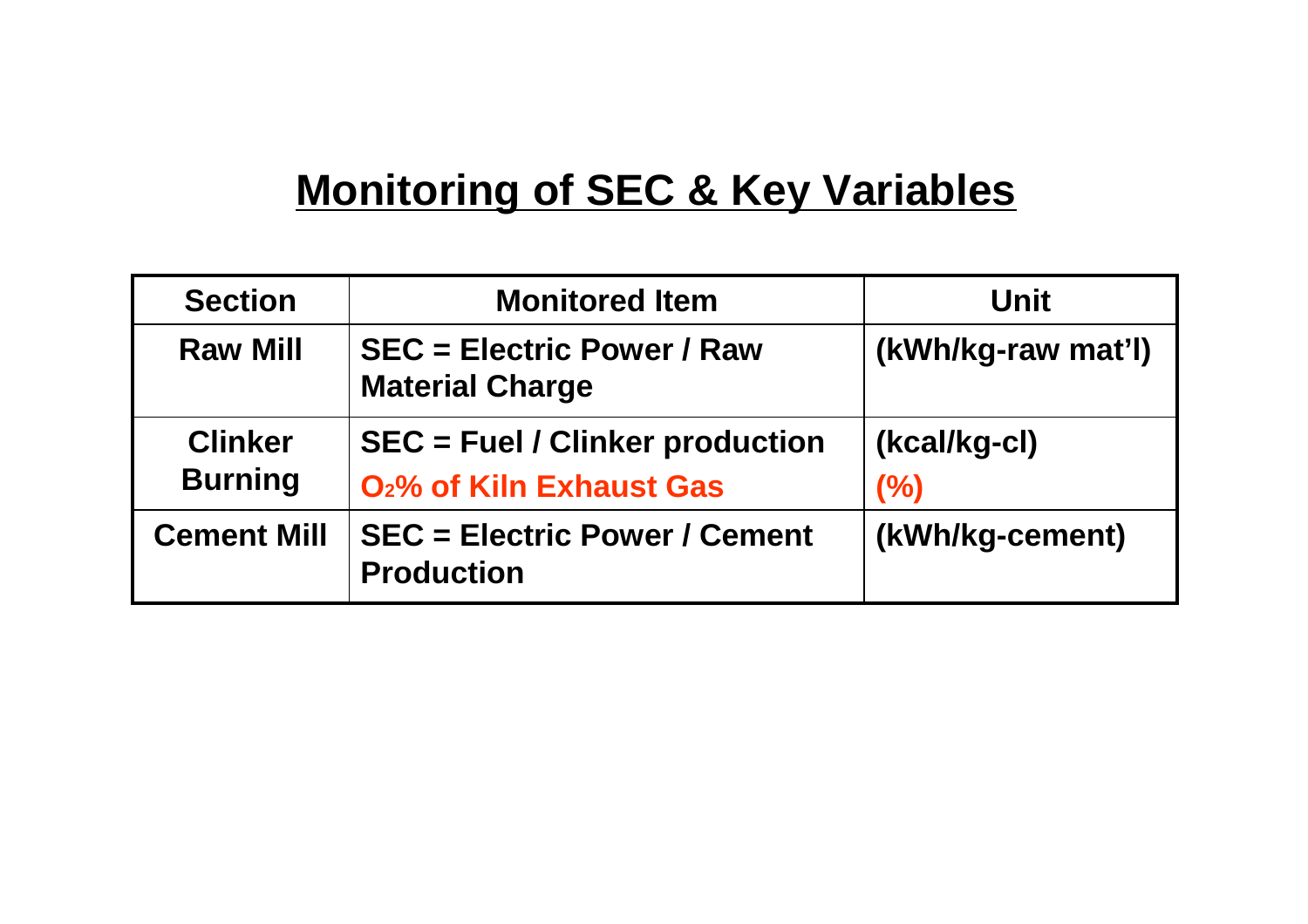### **Recording of SEC on a Graph**

#### Grinding Ball Management



**Monitor raw mill SEC daily and add grinding balls in right timing**

**10% energy saving expected**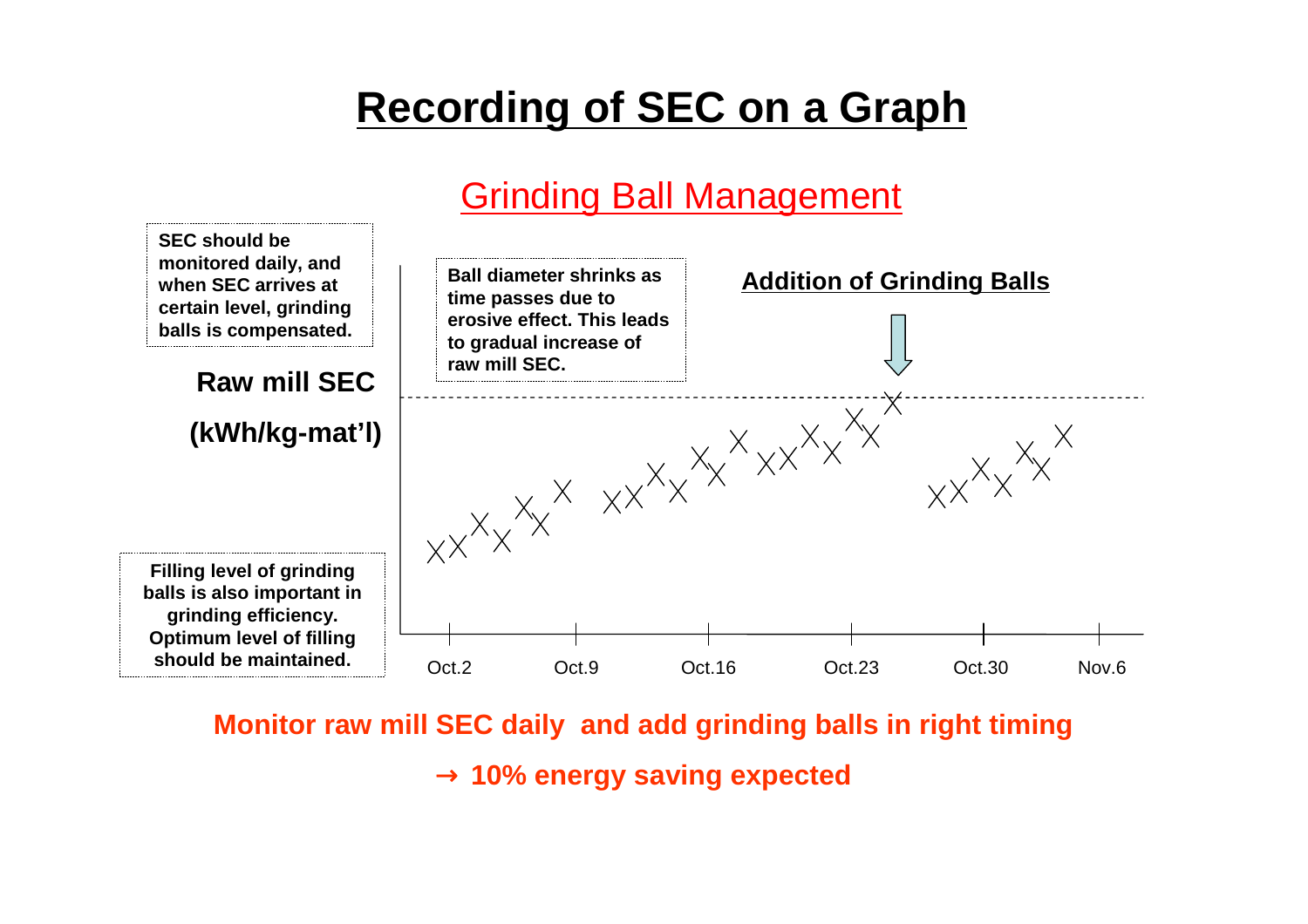### **Air Leakage Measurement**